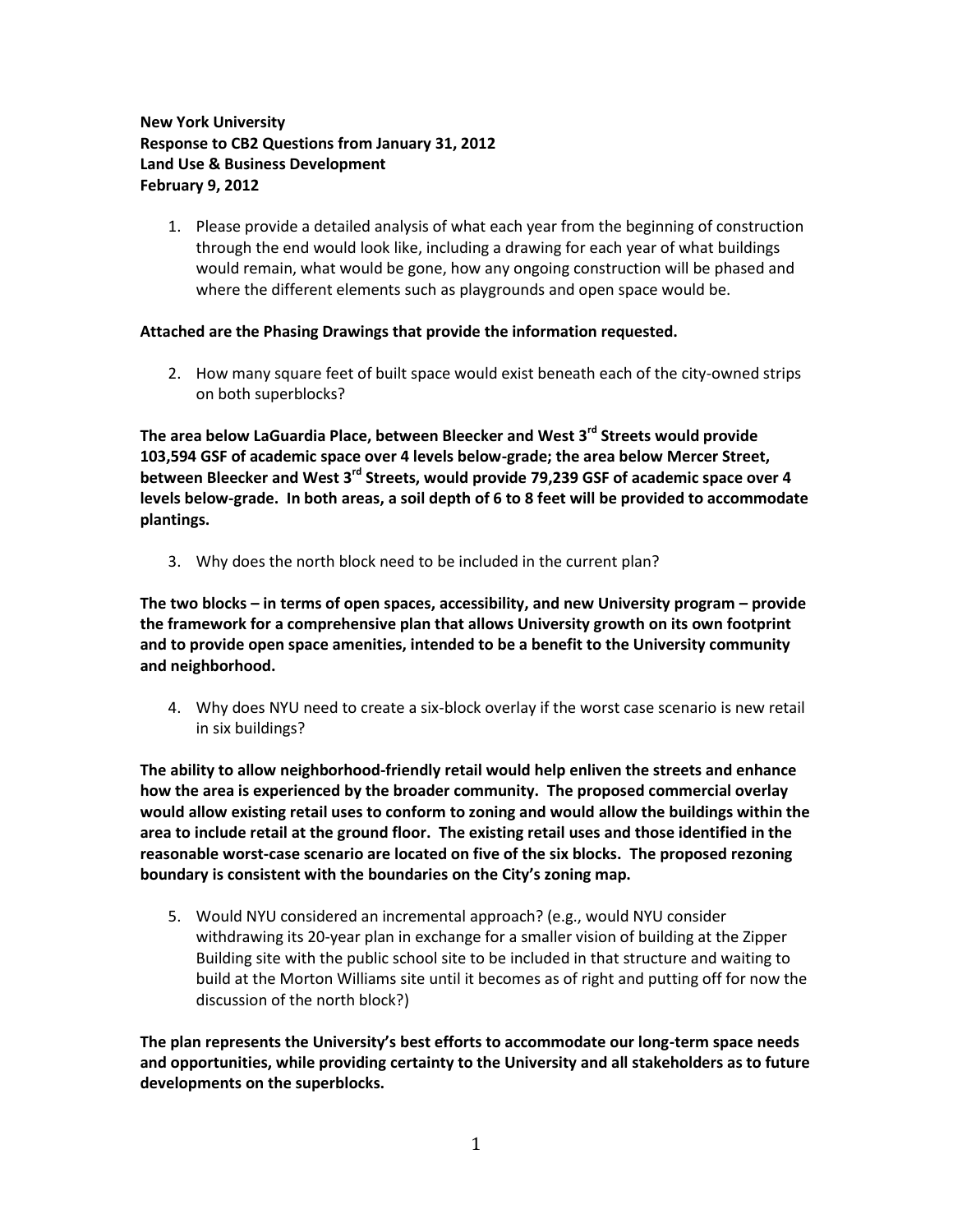6. The new zoning would allow existing non-conforming uses to expand, with the potential to drive out neighborhood stores in favor of destination retail that requires larger units. Did NYU evaluate the possible change in the character of local retail and its impact on the residential neighbors?

**The proposed zoning change of a C1-5 overlay in the Loft Blocks and C1-7 district on the superblocks allows neighborhood-oriented retail. NYU has not proposed to construct big box ("destination") retail, nor would the Special Permit that would be issued by the City Planning Commission permit this type of retail on the superblocks, since all development on the superblocks would be required to conform to the development described in NYU's ULURP application.**

**The C1-5 overlay on the Loft Blocks is intended to serve the local retail needs of the surrounding residential neighborhood, and these overlays are found extensively throughout the City's lower and medium-density areas.**

**The C1-7 district on the superblocks allows the NYU-affiliated hotel, the relocation of the grocery market and other retail uses. C1-7 zoning allows stores that cater to the daily needs of the immediate area.**

**The limited retail uses that would be permitted on the superblocks and in the Loft Area would not change the character of the existing local retail in the area.**

7. There is currently only one retail store on the perimeter of Washington Square Park, a coffee shop on the corner of East Forth and WSP East. The character of that store is determined by its isolation from a larger retail district and by structure that cannot be modified under the current zoning. If all the ground floors opposite the park is zoned for retail, is there a possibility that large stores could be developed, changing the character of the park?

**The limited retail that would result from the C1-5 overlay would not change the character of the park. Although the commercial overlay would allow retail uses on the ground floors of all buildings in the overlay area, many of these ground floors are not conducive to retail use as they are lobbies or contain other academic uses that require a ground floor presence. Accordingly, the development of the Reasonable Worst-Case Development Scenario (RWCDS) for the DEIS considered these physical criteria and NYU's desire to retain certain existing nonretail ground-floor uses and all existing second-floor non-retail uses in determining the maximum potential new retail that could reasonably be expected to result from the C1-5 overlay zoning. The RWCDS for the Commercial Overlay Area assumes that up to 23,236 ft<sup>2</sup> of ground-floor retail uses would be developed in a total of six buildings within the Commercial Overlay Area. Figure 1-19 of the DEIS identifies the projected sites where the analysis assumes ground-floor retail uses would occur.**

8. Why can't NYU propose an overlay just for a small area where they expect to convert the uses?

**The proposal to add an overlay to six blocks is less than what was originally suggested by the University and was informed by the Community's response to limit the size of the rezoning.**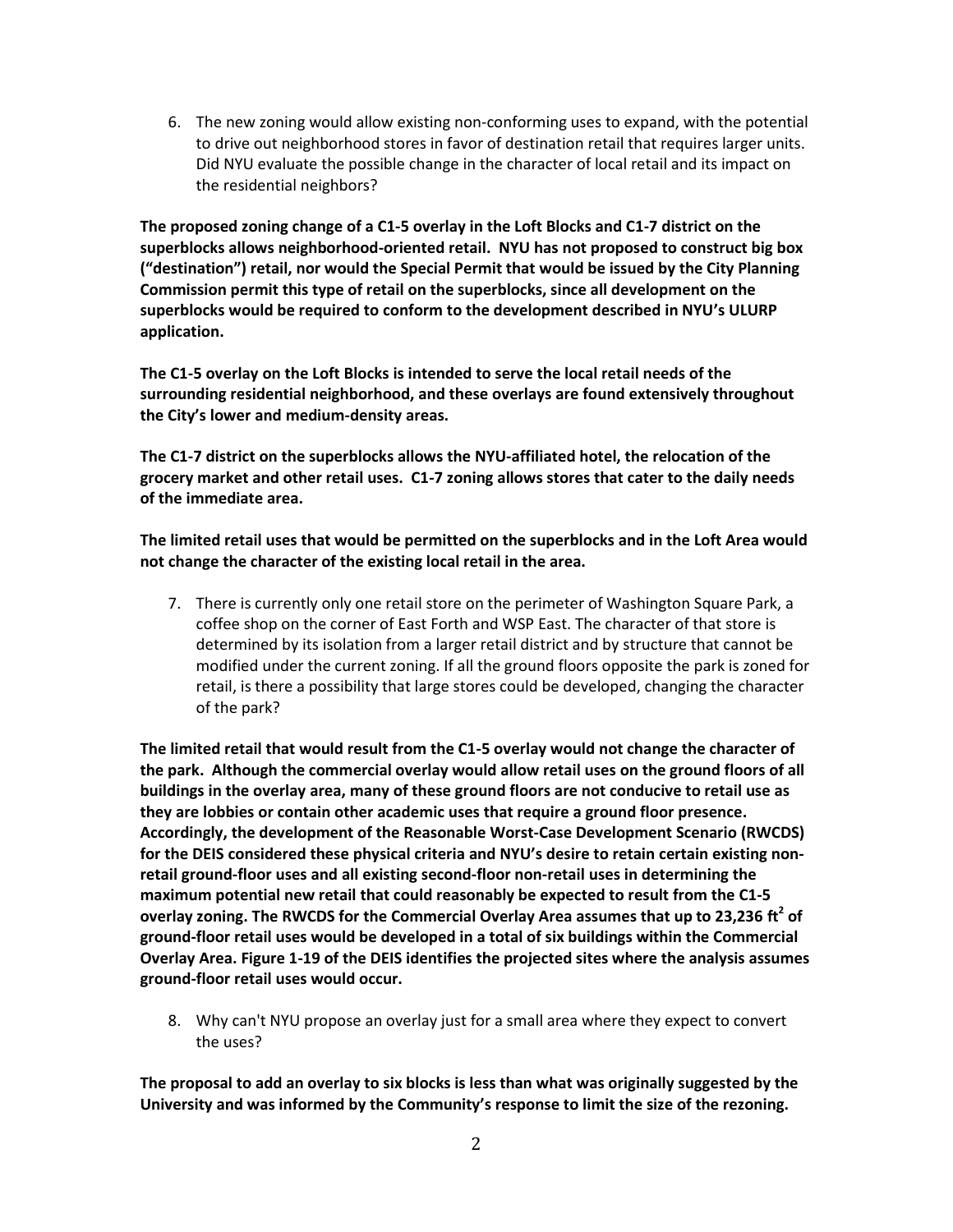**Zoning map amendments must cover an area and cannot be focused on just select buildings, and the proposed rezoning boundary is consistent with the boundaries on the City's zoning map.**

9. What are the specific requirements to retain UAA designation? How many NYU teams require gym use, how long is each season, and how many hours per day are these courts required? If UAA designation is forfeit, can the University reapply when adequate facilities become available?

**A National Collegiate Athletic Association Division III institution must sponsor a minimum of six varsity sports for men including three team sports and six varsity sports for women including three team sports.**

**Failure to meet minimum sports sponsorship for even one year will result in institutional penalties. NYU sponsors three team sports for men and three team sports for women. These sports include basketball and volleyball. The single court in the Palladium Athletic Facility is not compliant to host NCAA competitions. In addition, it is barely adequate to hold team practices for basketball, fencing, volleyball and wrestling.** 

**NYU is a founding member of the University Athletic Association. All UAA member institutions must be NCAA Division III members in good standing. UAA members who fail to maintain the conditions of membership may be terminated, suspended or otherwise disciplined by the Association.** 

**At a minimum, UAA member institutions must sponsor competition in seven sports for men and seven sports for women in which the Association sponsors competition including two round-robin sports for men and two round-robin sports for women.**

**NYU sponsors two UAA round robin sports for men and three UAA round robin sports for women. These sports include basketball and volleyball.** 

## **Length of Playing Seasons**

**Since NYU has no athletic fields, all 47 NYU varsity and club intercollegiate teams use the gyms for daily training, meeting and other sport activity.**

**The varsity teams that practice and compete in the NYU gym are women's basketball, volleyball and fencing, and men's basketball, wrestling, volleyball and fencing.**

**The women's volleyball season is 19 weeks long. The other sport seasons are 18 weeks long. During those seasons each team trains, practices and competes six days per week and between 25 and 30 hours each week.**

10. Please provide a shadow study taking all buildings and open spaces into account throughout the course of a day – a cumulative analysis over time is needed in addition to the studies of specific buildings.